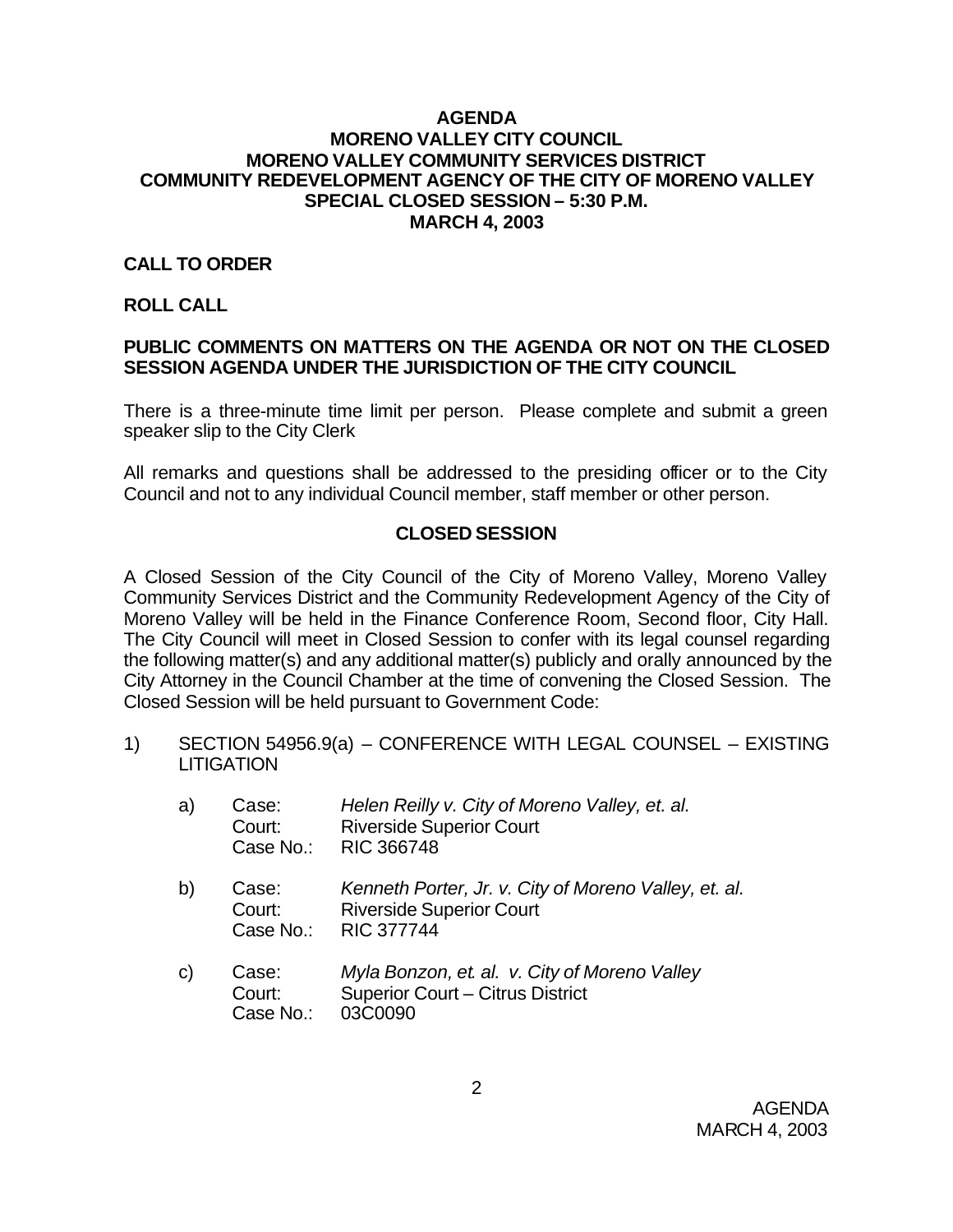- d) Case: *Leaders in Community Alternatives, Inc. v. City of Moreno Valley, et. al.,* Court: United States District Court, Central District of California<br>Case No.: EDCV-02-1207 VAP SGLx EDCV-02-1207 VAP SGLx e) Case: *ADAD LLC v. City of Moreno Valley, et. al.* Court: Riverside Superior Court Case No.: RIC 374644 f) Case: *William C. Laird v. City of Moreno Valley* Court: Riverside Superior Court Case No.: Small Claims Case No. MVS158464 g) Case: *W.B. Walton v. City of Moreno Valley, et. al.* Court: Riverside Superior Court Case No.: RIC 377795 h) Case: *Clarendon National Insurance Company v. Eastern Municipal Water District, et. al* Court: Riverside Superior Court Case No.: RIC 381325 i) Case: *Sierra Lathing, Inc. v. City of Moreno Valley, et. al.* Court: Riverside Superior Court Case No.: RIC 281662 j) Case: *Lockheed Martin Corporation v. RCHCA, et. al.* Court: U.S. District Court Central District of California Eastern Division Case No.: EDCV 97-0051 RT (Vap) k) Case: *Efrain Garcia v. City of Moreno Valley* Court: United States District Court Case No.: EDCV 99-0310 RT (VAPx) l) Case: *City of Moreno Valley v. Karen Smith Schuler, Marvin Schuler*
	- Court: Riverside Superior Court Case No.: RIC 378953

### 2) SECTION 54956.8 - CONFERENCE WITH REAL PROPERTY NEGOTIATOR

a) Property: APN 291-191-005 - Northeast corner of Alessandro and Day City Negotiator: John Strickler Negotiating Party: Barbara Gibson (Tarbell Realtors)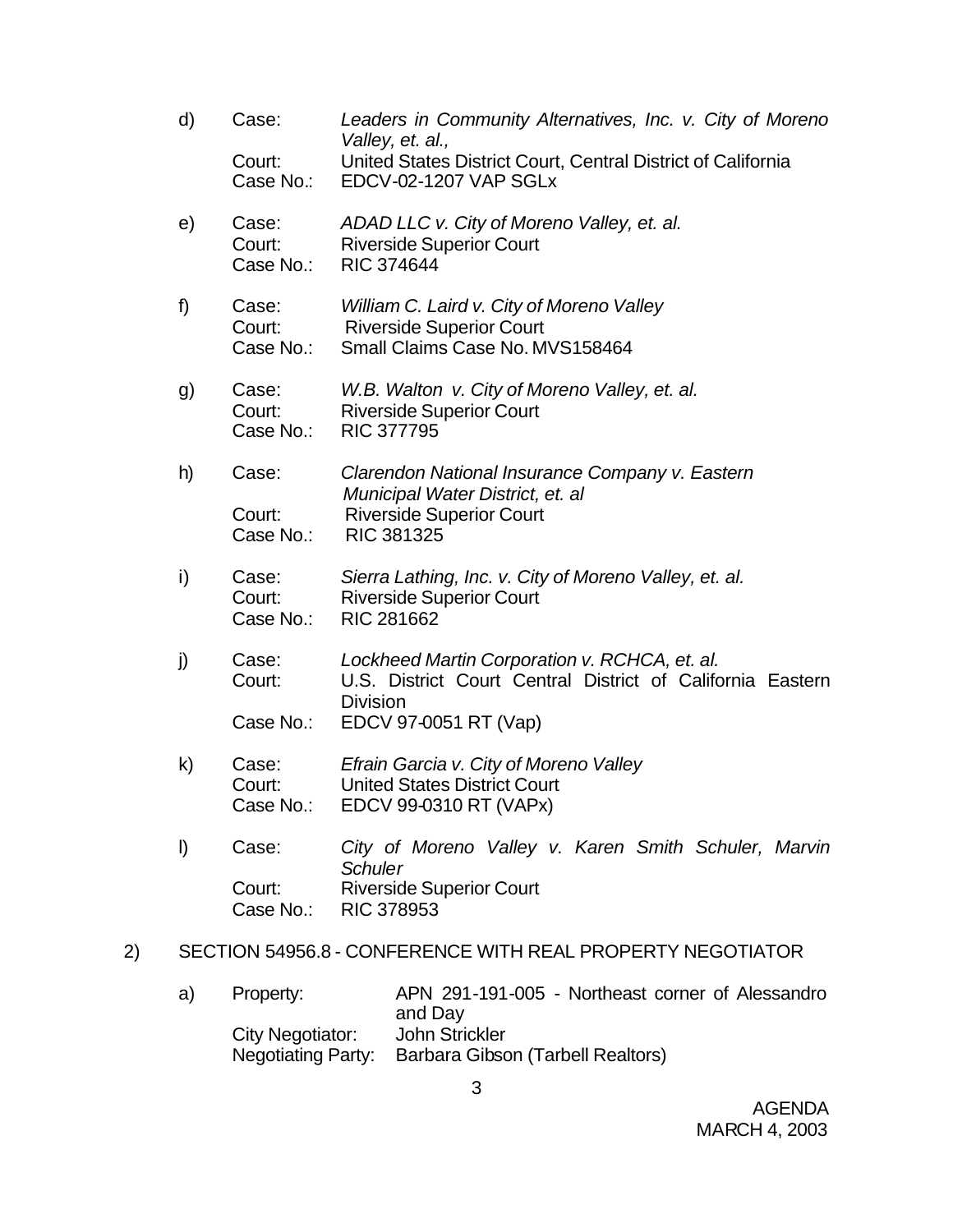- 3) SECTION 54956.9(b)(1) CONFERENCE WITH LEGAL COUNSEL SIGNIFICANT EXPOSURE TO LITIGATION Number of Cases: 2
- 4) SECTION 54956.9(c) CONFERENCE WITH LEGAL COUNSEL INITIATION OF LITIGATION Number of Cases: 2
- 5) SECTION 54957.6 LABOR NEGOTIATIONS
	- a) Agency Representative: Gene Rogers Employee Organization: MVCEA
	- b) Agency Representative: Gene Rogers Employee Organization: MVMA

# **REPORT OF ACTION FROM CLOSED SESSION BY CITY ATTORNEY, IF ANY**

# **ADJOURN TO SPECIAL MEETING**